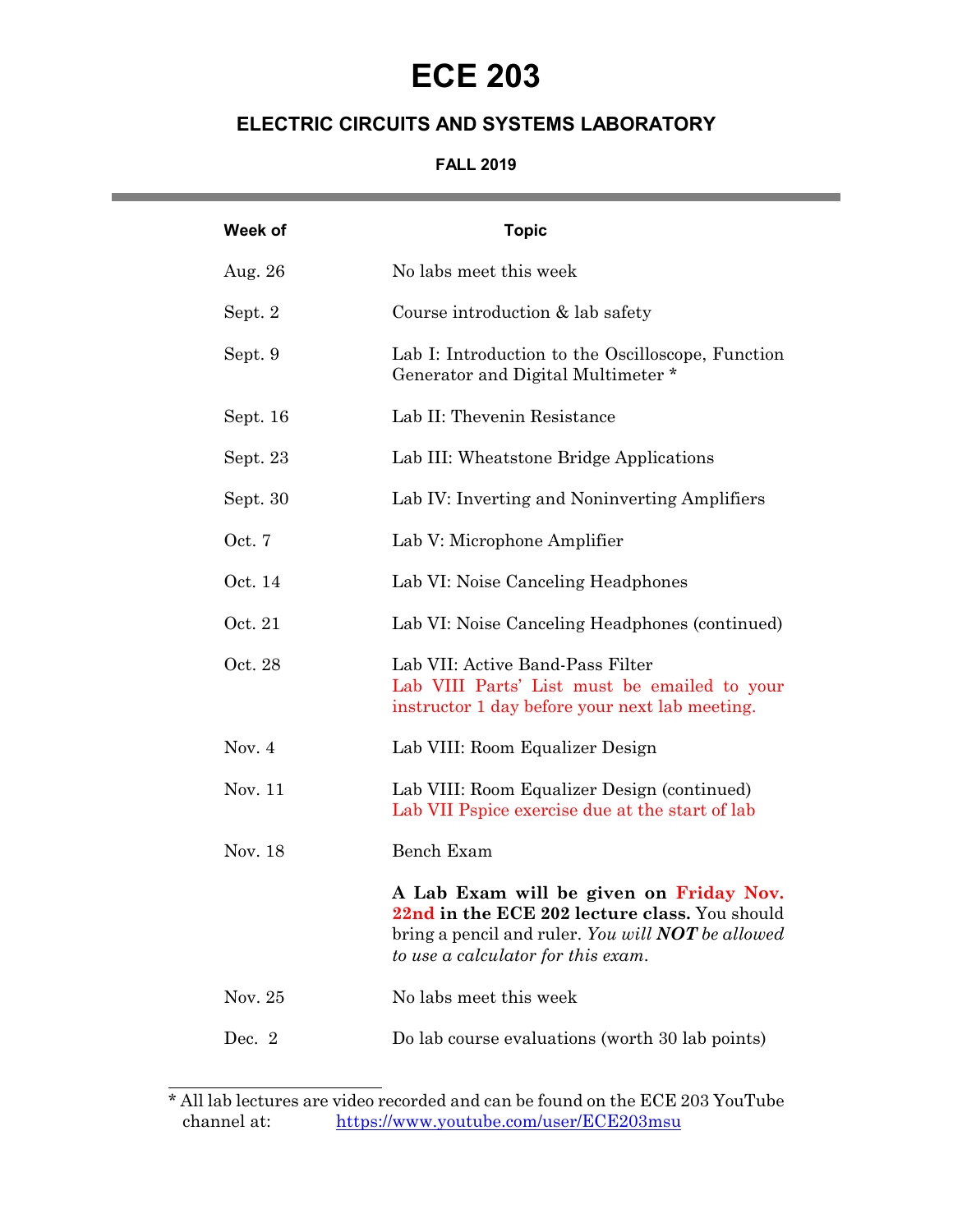# **ECE 203**

## **ELECTRIC CIRCUITS AND SYSTEMS LABORATORY**

**MATERIALS:** G.M. Wierzba, *ECE 203 Lab Manual and e-Notes*, *Fall 2019 Edition*, (free for all registered students) **PREREQ:** ECE 202 or concurrently **GRADING:** LAB REPORTS\* 60% BENCH EXAM\*\* Pass/Fail

> EXAM (F 11/22 @ 9:10 - 10:00 am; Rm 1145 EB) 40% *\** Your lab report grade consists of 60 points maximum. Your total lab

report grade is multiplied by a scale factor at the end of the course such that all sections have the same average lab report grade.

\*\* *You must pass the bench exam to pass the course.*

**OVERVIEW:** Your project consultant will also give a weekly quiz on the lab you are about to perform including the lab lecture material. This will count for 10 points of the maximum 60 points.

> It is very important that you are currently enrolled in ECE 202 while you are taking ECE 203. If you drop ECE 202 you must also drop ECE 203.

> This lab is intended to teach measurement techniques as well as reinforcing concepts taught in ECE 201 and ECE 202. As you complete each task in lab you will be asked to record, calculate and evaluate your data. You cannot go on to the next step or circuit unless each task is completed as stated in the lab experiment. This method emphasizes accuracy over speed. Your lab report is due at the **end of the period**. Your project consultant will return your graded lab at the beginning of the next lab period. If you come to lab unprepared you will probably be unable to finish all of the tasks in each lab. You must read the lab thoroughly before you come to lab and review past labs for measurement procedures.

**POLICIES:** Any copying of lab data from another group or section will result in a failing grade.

> If you miss more than two labs you will receive a failing grade. There are no make up labs. If you are seriously ill you must contact your project consultant before you miss lab.

> Since everyone in lab is trying to complete their lab report during lab you are not allowed to ask other lab groups for help. The project consultant will try to help you but you are responsible for your own work.

**TARDINESS:** Lab needs to start on time. Your project consultant will take attendance at the start of lab. Your lab report grade will be multiplied by 0.9 if you are tardy from 1 to 10 min., by 0.85 if you are tardy from 11 to 30 min. *If you are late more than 30 min you will not be allowed to enter lab*.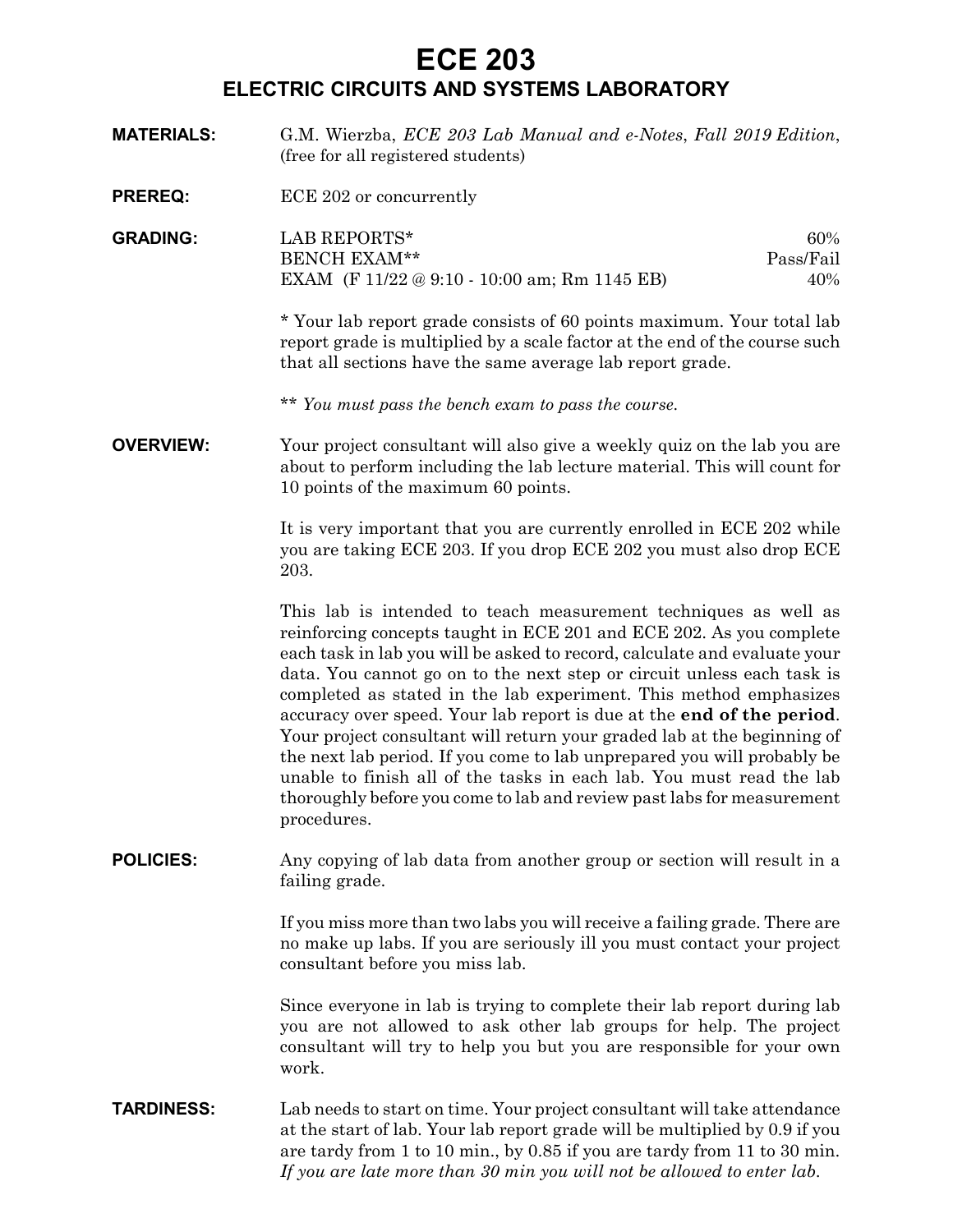# **Electrical Safety Considerations for ECE 203**

*Safety glasses are required.* Minimally prescription glasses are ok but full wrap around glasses are preferred. If you fail to wear safety glasses or come to lab without a pair of safety glasses, you will be asked to leave. You can purchase another pair at the bookstore and return to lab but the penalty for tardiness described on the previous page will apply.

The equipment used in ECE 203 Lab is primarily low voltage. There is no danger associated with this equipment when used as instructed. Care should always be taken not to touch the prongs of an electrical plug when inserting or removing it from an electrical outlet.

In some lab experiments we are going to use polarized electrolytic capacitors. These elements must at all times have a positive voltage across their terminals with respect to an indicated polarity. Failure to do so can result in the component overheating which could cause severe burns. In such experiments warning boxes are placed in the experimental procedure and your project consultant will be required to check your wiring before you proceed.

We will also be cutting and stripping wires in most labs. This sometimes causes pieces of wire or plastic to fly through the air. This and the danger from capacitors is why we need safety glasses at all times.

Lastly, the ECE department does not allow any food or drink in any of the experimental labs at any time. This is for your safety. *Anyone who brings food or drink into lab will be asked to leave the food or drink in the hallway outside of lab. If the student refuses they will receive a lab grade of zero for that lab.*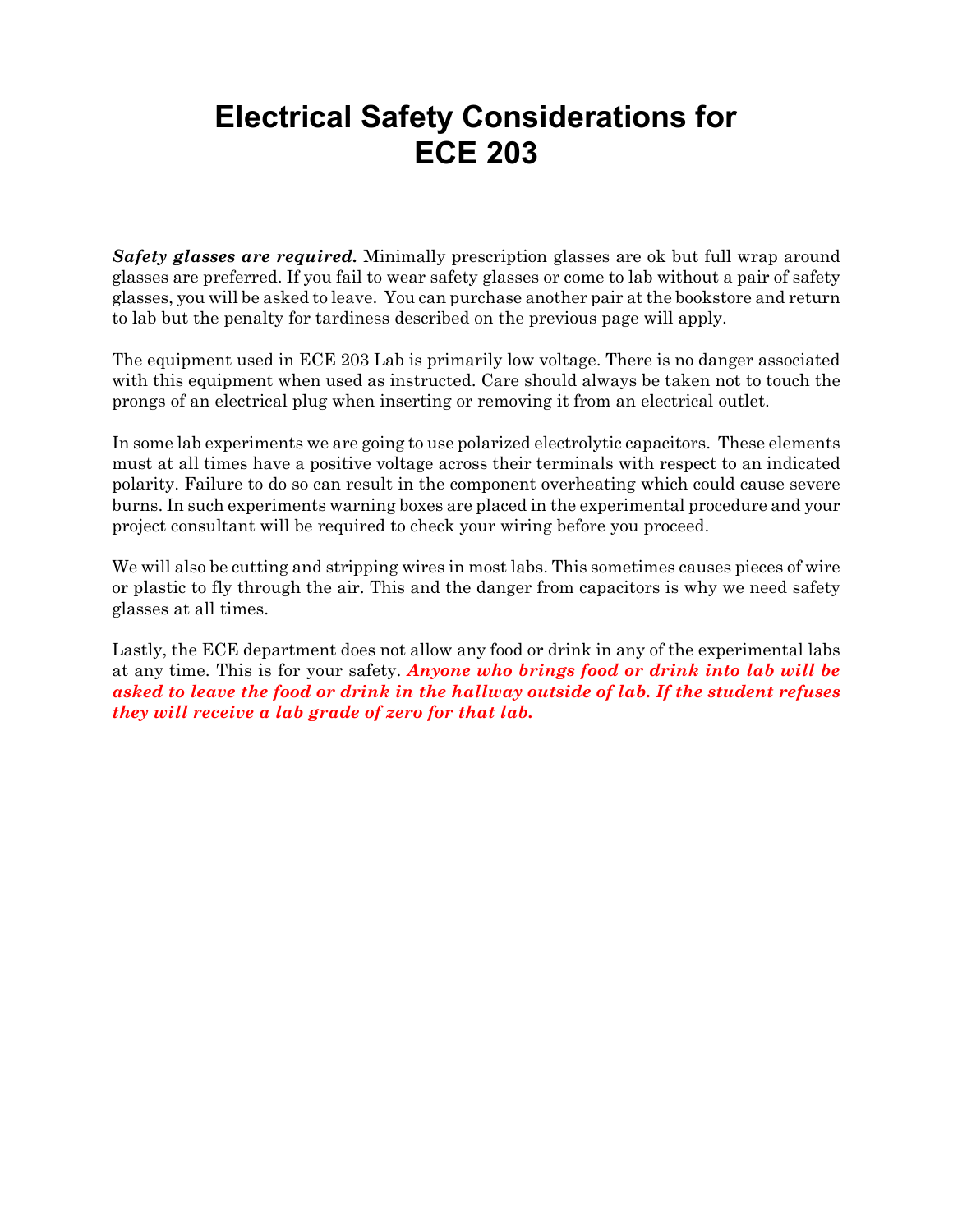**1. TITLE:** Lab I - Introduction to the Oscilloscope, Function Generator and Digital Multimeter

**PURPOSE:** The oscilloscope, function generator and digital multimeter are the basic tools in the measurement and testing of circuits. This lab introduces the first time operation of these instruments.

The concepts covered are:

- 1. the resistor color code;
- 2. accuracy of components and the digital multimeter.

The laboratory techniques covered are:

- 1. voltage amplitude and time measurement with an oscilloscope;
- 2. measurement of resistors;
- 3. measurement of resistance using a 4-wire probe
- **2. TITLE:** Lab II Thevenin Resistance

**PURPOSE:** This lab looks at techniques for measuring a Thevenin resistance. It also introduces the use of a Proto-Board for the quick assembly of a circuit without the need to solder wires.

The concepts covered are:

- 1. accuracy of the Infiniium;
- 2. measuring source resistance in linear circuits;
- 3. poles and throws of switches;
- 4. battery performance and characterization;
- 5. microphone characterization.

The laboratory techniques covered are:

- 1. using the Infiniium's Toolbar to measure peak-to-peak voltages;
- 2. re-programming the function generator's calibration for High Impedance loads;
- 3. measuring DC voltage with a digital multimeter.
- **3. TITLE:** Lab III Wheatstone Bridge Applications

**PURPOSE:** The Wheatstone Bridge has a very unique cancellation property. This lab looks at some of the properties of the Wheatstone Bridge and one application in the use of a compensated scope probe.

The concepts covered are:

- 1. Wheatstone Bridge with resistive and reactive components;
- 2. the use of a balanced bridge to compensate for the stray capacitance of a measuring cable and the equivalent impedance of the oscilloscope;
- 3. capacitor coding.

The laboratory techniques covered are:

- 1. use of an LCR meter to measure resistance and capacitance;
- 2. measurement of resistance and capacitance with a Wheatstone Bridge;
- 3. a procedure for compensating an oscilloscope probe.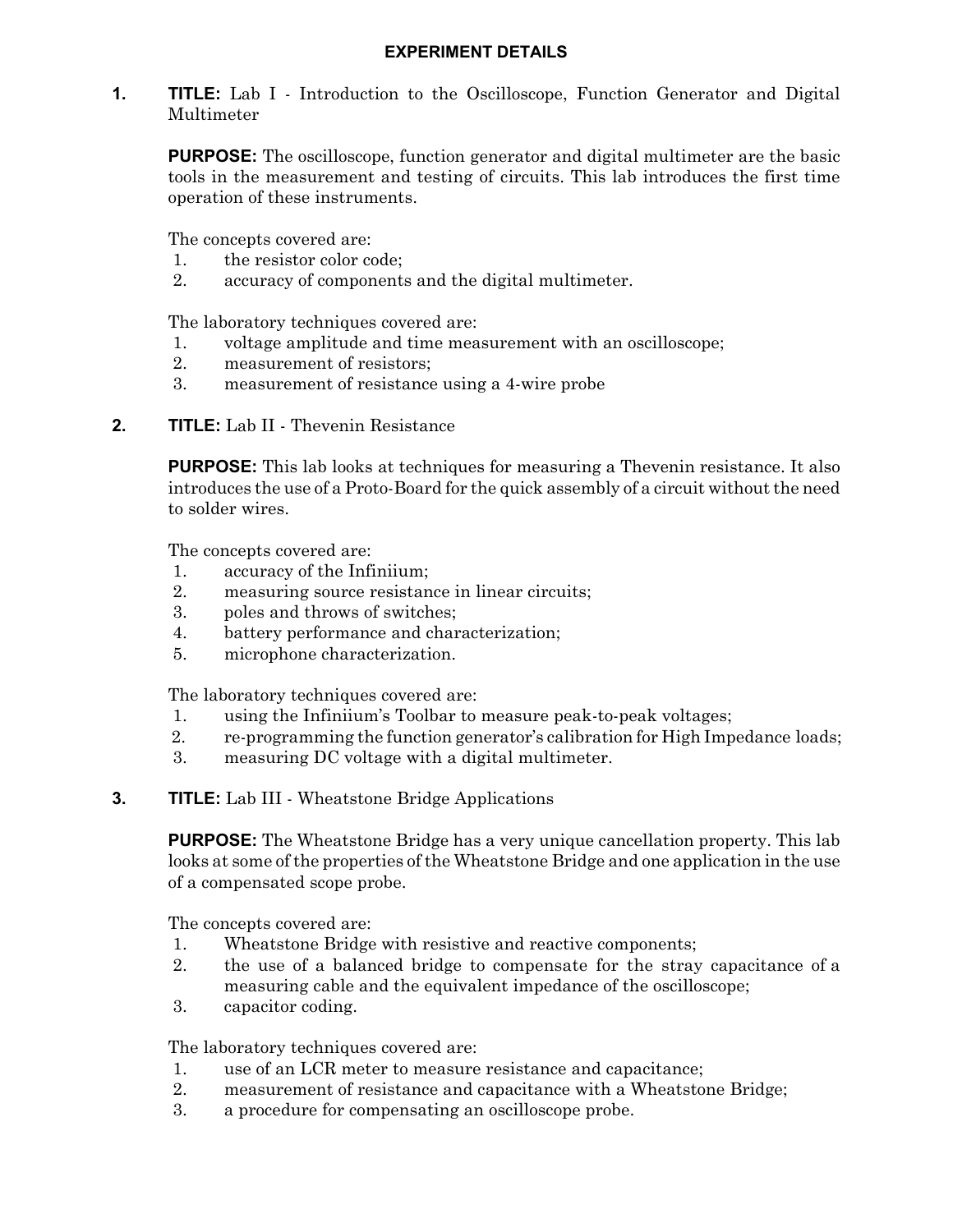#### **4. TITLE:** Lab IV - Inverting and Noninverting Amplifiers

**PURPOSE:** The operational amplifier is a basic building block used in many electronic circuits.

The concepts covered are:

- 1. accuracy of components and instruments;
- 2. the properties of the ideal operational amplifier;
- 3. inverting and noninverting amplification.

The laboratory techniques covered are:

- 1. the measurement of true RMS voltage using a digital multimeter;
- 2. the use of the dual trace feature of an oscilloscope for measuring gain and phase of an amplifier.
- **5. TITLE:** Lab V Microphone Amplifier

**PURPOSE:** Long wires in electronic circuits cause problems. In power supply connections they can cause oscillations on the wires to our integrated circuits. In microphones they pick up unwanted signals that also get amplified. We will look how to address these problems in this lab.

The concepts covered are:

- 1. differential amplification;
- 2. power supply stability;
- 3. common-mode noise cancellation;
- 4. power boosting stage for an op-amp.

The laboratory techniques covered are:

- 1. measuring RMS voltage with the oscilloscope;
- 2. one shot triggering.

#### **6. TITLE:** Lab VI - Noise Canceling / Eavesdropping Headphones

**PURPOSE:** The popularity of very small portable music players is evident as you walk around campus. A real problem and danger is that the listener may attempt to cancel background noise by increasing the volume of the music. Besides making the user less aware of their surrounding, high sound levels over time can damage hearing.

The nature of the problem is that your ear is picking up two sources of sound, the music and the background noise. To cancel the background noise, all we would need to do is to sense it and create the same amplitude but the opposite sign. This would mean adding a microphone to each of our headphones. By adding the noise with an opposite sign to the music from our player, we can let our ear drum add these two sounds to the background noise. The net result ideally is a cancellation of the background noise but not the music.

In this lab, you will build a circuit to cancel background noise without increasing the volume of the music. We will investigate which types of background noise we can cancel and we will modify the circuitry to turn the noise canceling headphones into eavesdropping headphones.